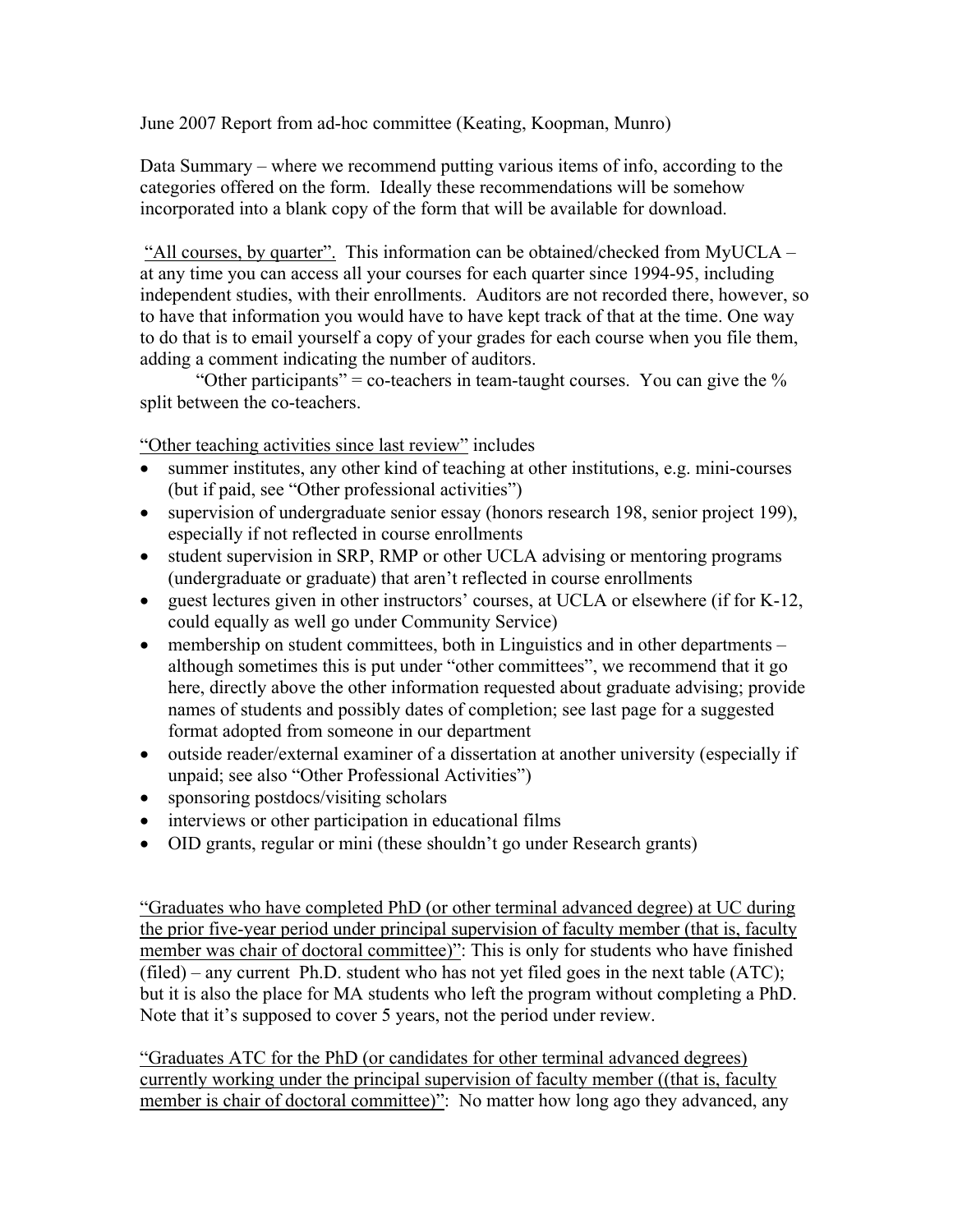PhD students who have not yet filed but are still enrolled in the program (that is, "on the books", discussed at the end of the year) go here.

"University Committee Service"

"(1) Service on Academic Senate Committees" includes

- Academic Senate committees
- standing subcommittees of standing AS committees

"(2) Other Committee Service" includes

- ad-hoc work for standing Senate committees, such as ad-hoc COR application review committees, ad-hoc CAP review committees (do NOT include names of candidates reviewed), serving as internal member of review committee for a graduate program
- non-Senate committees, including dean's committees, College committees, other special committees appointed by the administration (e.g. Vice Chancellor's search committee or Dean's review committee)
- ad-hoc work for non-Senate committees, Grad Division, deans, etc., e.g. reading DYF applications
- UC-wide committees
- ad-hoc appointed service in other departments
- interdepartmental committee service, such as faculty advisory committees for IDPs and other programs
- any non-committee university service, e.g. outreach events, publicity events, development events
- departmental service, including on standing committees (an archive of membership can be found on the department committee webpage), and ad-hoc committees, including search committees
	- o generally, service on departmental ad-hoc personnel research committees is *not* included (since it is supposed to remain anonymous)

"Community Service activities (e.g. providing service related to the improvement of elementary and secondary education)" is taken by some to mean those related to our profession (including our standing as university professors), and by some to mean community service in general.

"Honors and Special Recognition Received". Generally self-explantory. Includes election to national academies, festschrift published in your honor, special session of a conference organized to discuss your work.

"Fellowship and Research Grants Received" includes

- extramural research grants for which you serve as PI/coPI
- any NSF Dissertation Improvement grants or other student or training grants for which you serve as PI/coPI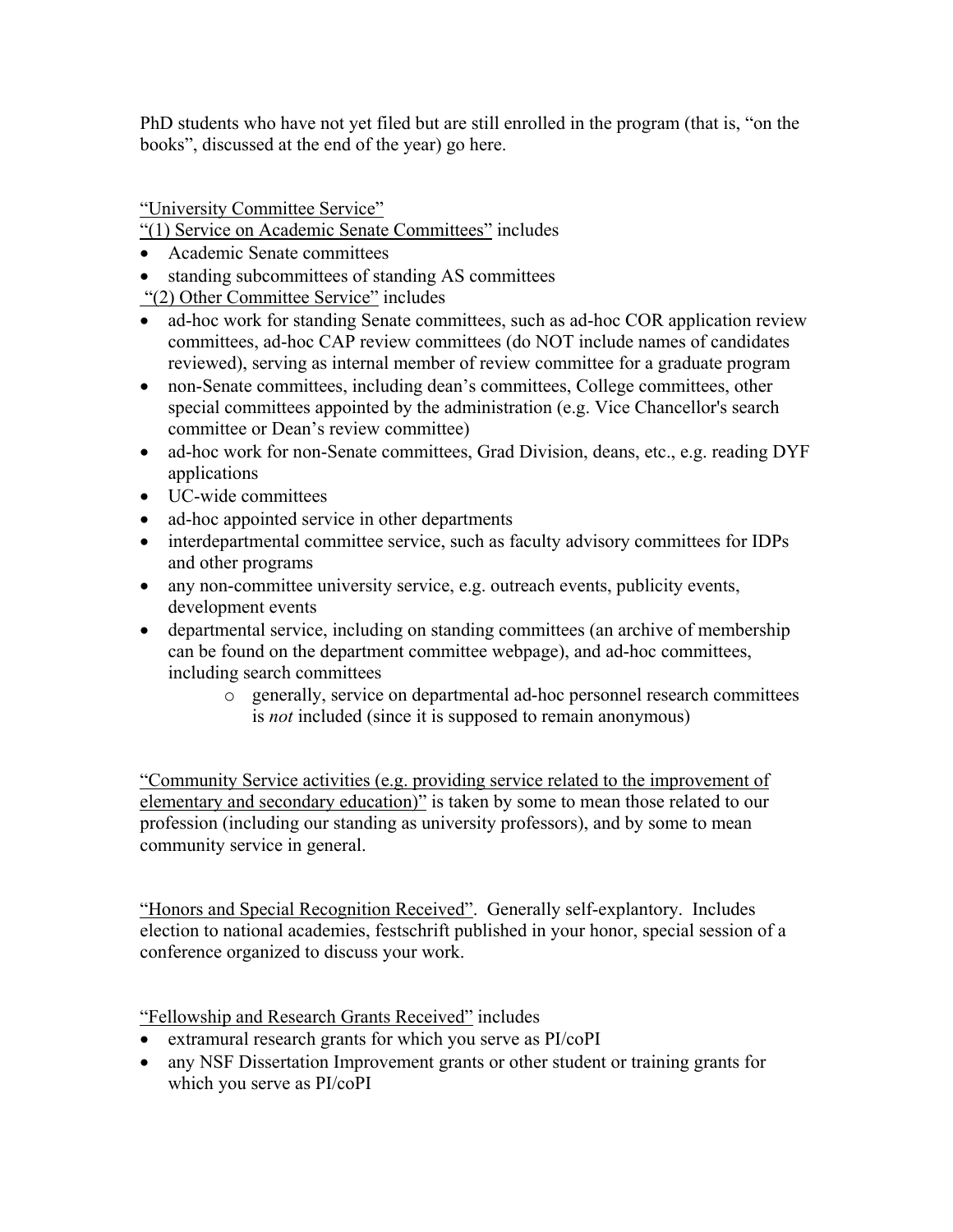- fellowship awards that include money, e.g. Guggenheim, Radcliffe Institute (so, such items might appear in the previous category for the honor, and here for the money)
- annual Academic Senate COR grants. Despite the detailed info requested, some of us haven't given titles or annual amounts, with no ill consequences. One idea is to say, once for all, something like "approximately \$3000 each year".

• UCLA-internal Career Development awards, any other UCLA-internal grants Here, "% effort" means the percent of your full-time workload spent on the research covered by the grant (which usually will be a small number, since teaching and administrative activities presumably already occupy a large percent). But most people omit this % anyway.

"Activities in scholarly and professional societies (e.g. serving as a committee member or as an officer of a scholarly organization, or providing professional services to such organizations)"

- membership on standing committees, e.g. LSA Executive committee
- other work for a professional society, e.g. serving on an ad-hoc committee (even if you are not a member of the society)
- organizing workshops, special sessions, symposia for conferences (whether the conference is organized by a society, or not)
- participation in panels at professional meetings
- ad-hoc "scientific committees" for specific conferences, reviewing abstracts/papers for conferences (whether the conference is organized by a society, or not)
- chairing sessions at conferences (whether the conference is organized by a society, or not)
- membership in professional societies (possible, but most of us do not include this)

"Editorial services to publications (e.g. serving as a reviewer or editor)"

- serving as editor of a journal or book series, or guest editor of an issue of a journal
- serving on editorial board of a journal or book series
- editing an issue of one of our departmental working papers
- reviewing an article ms for a journal or edited volume
- reviewing a book proposal or book ms for a publisher (especially if unpaid)
- [some include all reviewing here rather than elsewhere, even if not for a publication (grant proposals, conference abstracts)]

"Consulting activities (e.g. providing professional, managerial, or technical services to individual clients, commerical entities, non-profit organizations, and governmental agencies; testifying as an expert in legislative, adminstrative, and judicial proceedings)" *[Note: We see this category and the following one as the best places to list activities that you are paid for outside UC and list on your income tax return as consulting income. We understand this category to refer primarily to work for non-universities, and therefore list paid services to universities in the following one.]*